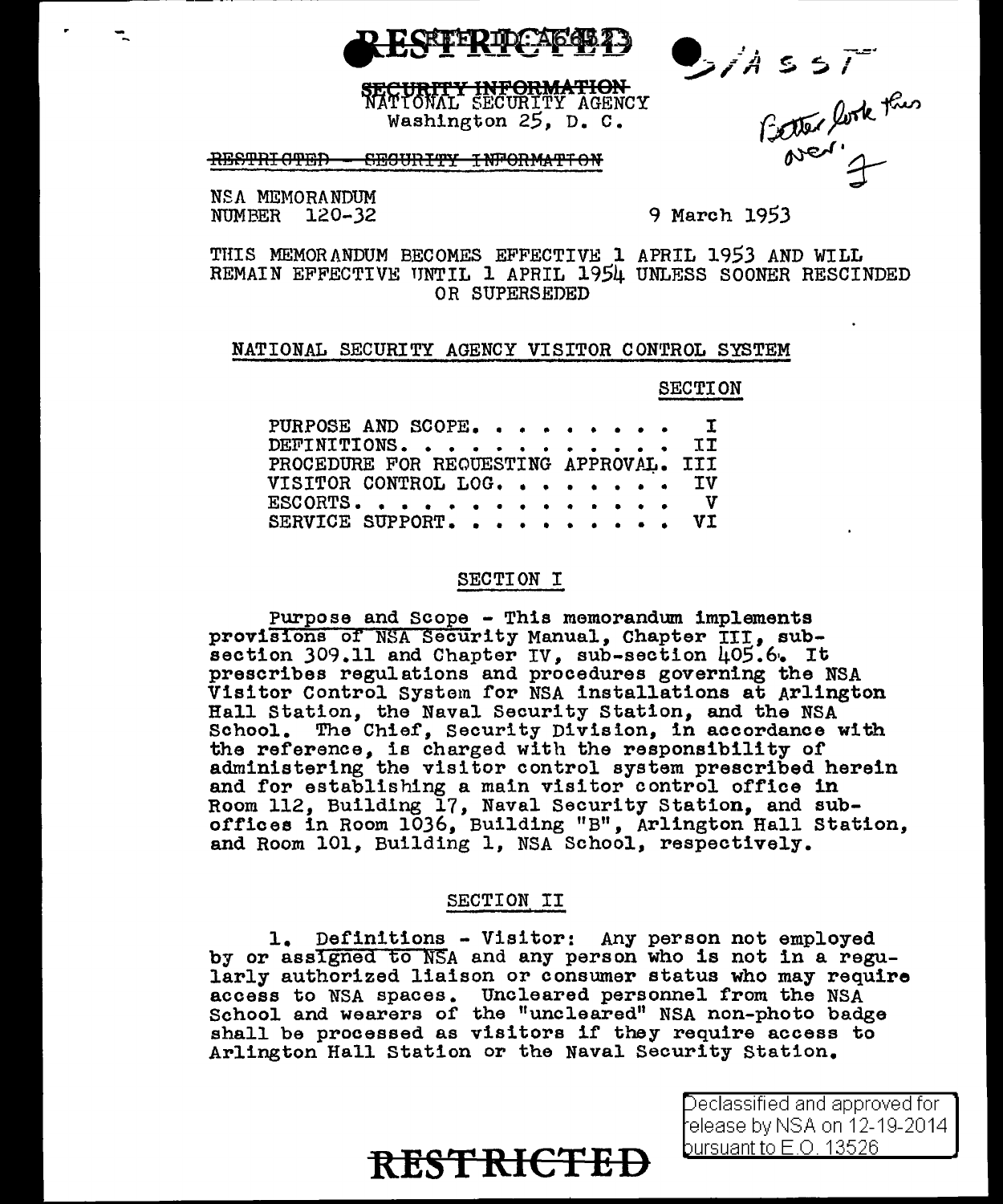

<del>RESTRICTED</del> **SECHH 447** ىبتى

NSA MEMORANDUM NUMBER 120-32

9 March 1953

Priviler a Visitor: Those visitors so designated  $2.$ by the Director and such other visitors whose service or other type clearances have been certified for access to NSA spaces and classified matter and who have received appropriate indoctrination. Unless indoctrination has been administered, the privileged visitor requires an escort.

3. Escort: Any individual whose clearance has been certified by NSA and who has been appropriately indoctrinated.

# SFCTION III

1. Procedure for Requesting Approval of Visit to NSA Spaces - When requesting approval for a visitor's entry to NSA spaces, NSA Form No. 1460 (Visitor Request) shall be used except as noted below. The requester shall complete Item No. 1 of the form for each visitor concerned and forward it to the Chief, Physical Security Branch, Security Division.

2. Normally, sufficient advance notification should be given to the Physical Security Eranch before the actual visit. In emergency cases, the notification may be made by telephone to the visitor control office or sub-office (Ext. 60255 at the Naval Security Station; Ext. 532 at Arlington Hall Station: Ext. 66170 at the NSA School) and later confirmed by submission of the completed Visitor Request Form to the Physical Security Branch. In all cases, NSA Form No. 1464 (Visitor Receipt) will be initiated by Physical Security Branch personnel. In all cases, the Visitor Receipt Form must be carried by the escort (or respective escorts) and further information added as indicated thereon.

3. Vit requests will be classified according to the classification of the information contained therein.

4. In all cases, the visitor control office or suboffice shall notify the requester by telephone of the action taken on his request.

5. Request for visits are not required for applicants for NSA employment. Regulations of Arlington Hall Station and the Naval Security Station apply in these cases. Requests need not be filed for persons entering the NSA School for interview by the P rsonnel Interview Pranch. In both of these categories, however, escorts are required.

**RESTRICTED**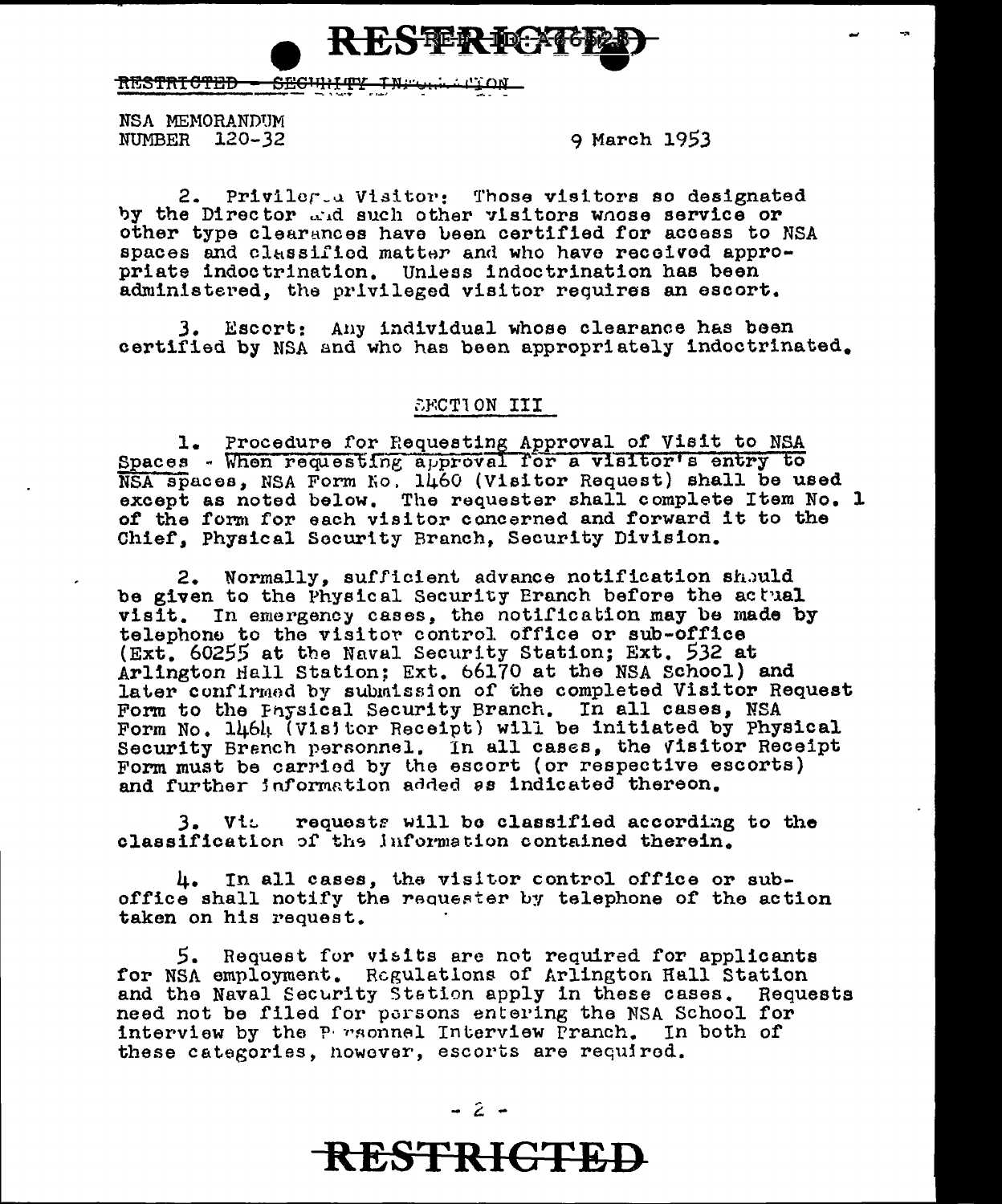

9 Harch 1953

### SECTION IV

1. Visitor Control Log - All visitors shall register In a visitor control log. Such logs shall be maintained on a twonty-four hour basis ending at 2400.

2. At Arlington Hall Station, the visitor control log shall be prepared in the Security Office, Room 1036, "B" Building.

3. At the Naval Security Station, the log shall be prepared at the main gate house and forwarded daily to the Security Office, Naval Security Station, through the Chief. Physical Security Branch. Security Division.

4. At the NSA School, the log shall be prepared as directed by the Commandant, NSA School, and delivered to the visitor control sub-office at that location, daily.

The visitor control log shall contain the follow-5. ing information:

- $\mathbf{a}_{\bullet}$ Name
- $b_{\bullet}$ Representing
- c. Activity or person to be visited
- d. Purpose or classification of visit
- $e<sub>1</sub>$ Visitor's signature
- f. Badge number
- Time in and out g.

### SECTION V

Escorts - The visitor control office and sub-offices shall provide NSA escorts for all visitors and for such privileged visitors as require escort. In the latter case, and as a matter of courtesy, escorts may be provided by the activity or person visited, if desired. At NavSecSta visitors to NSA will not be required to register at the quarterdeck. Upon completion of a visit, or when a visitor is to go from one activity to another, the official or individual having custody over him may call the visitor control office (or sub-office) for an escort or may himself furnish the escort. The person last visited prior to the visitor's departure shall certify on NSA Form No. 1464 whether or not a property pass is required. In case a property pass is required, the person authorized